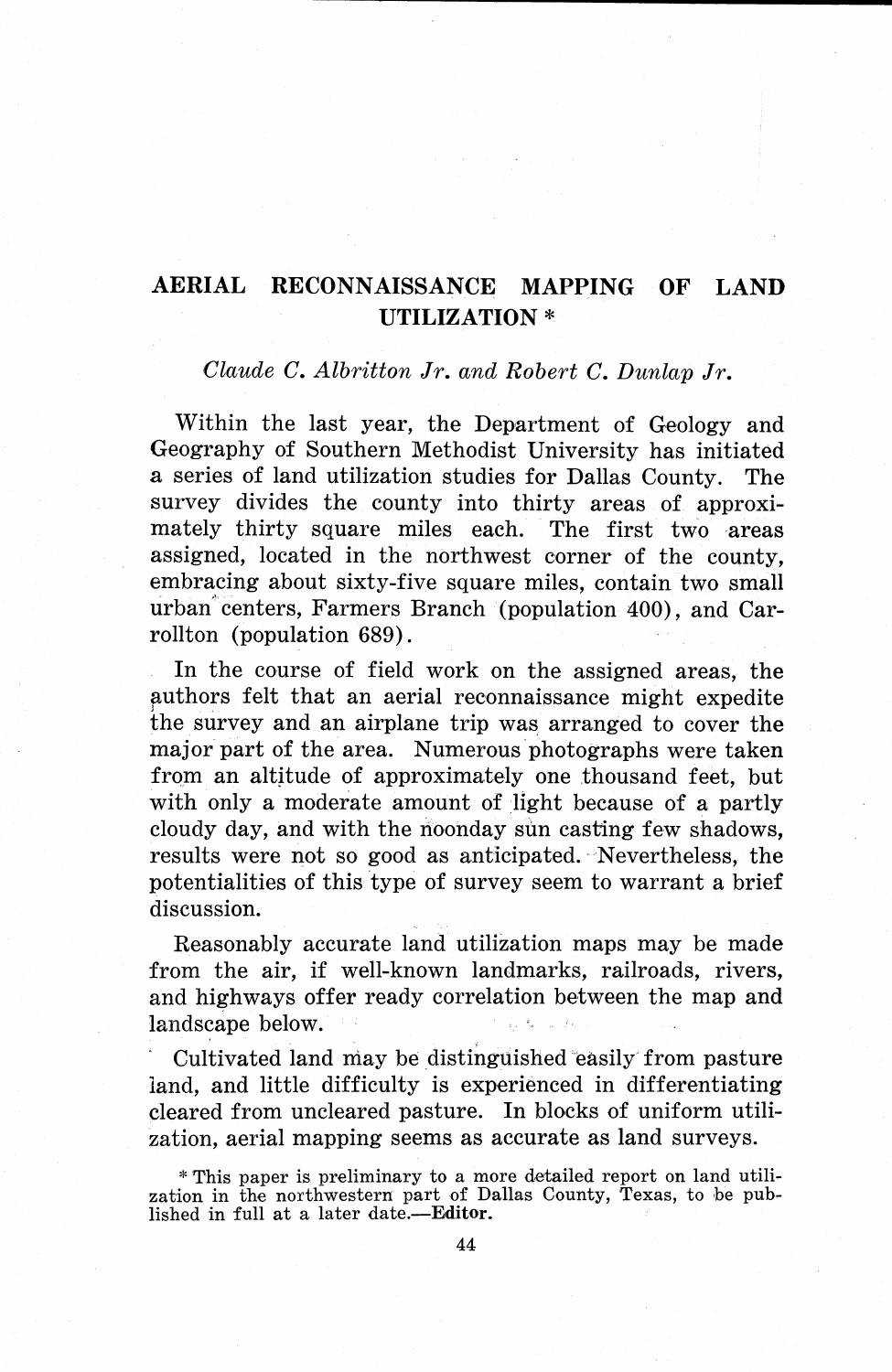## AERIAL RECONNAISSANCE

Bottom forests along the Trinity River and its tributaries appear as a uniform dark green mass, easily distinguished from the grass-green of the upland mesquite pasture forests. Extensive gravel workings, which from the ground present a complex maze of pits and dumps, appear from above as a series of giant furrows (Fig. 1). In the latter instance, mapping, which from ground observation would have been extremely tedious because of the lack of passable roads, was executed from the air with accuracy. rapidity, and ease.



Fig. 1. Gravel pits southeast of Carrollton, Texas. Dumps have an average height of about thirty feet.

Limits of gravel pits (Fig. 1) may be correlated easily on a base map by noting their location in relation to highways, railroads, and river meanders. In like manner, the limits of small urban centers, as Carrollton (Fig. 2), are clearly indicated. This photograph shows how the city has assumed a V-shaped pattern with urban extensions radiating from the knot of railway intersections along the main highways, permitting wedges of cultivated land to divide the town into two parts.